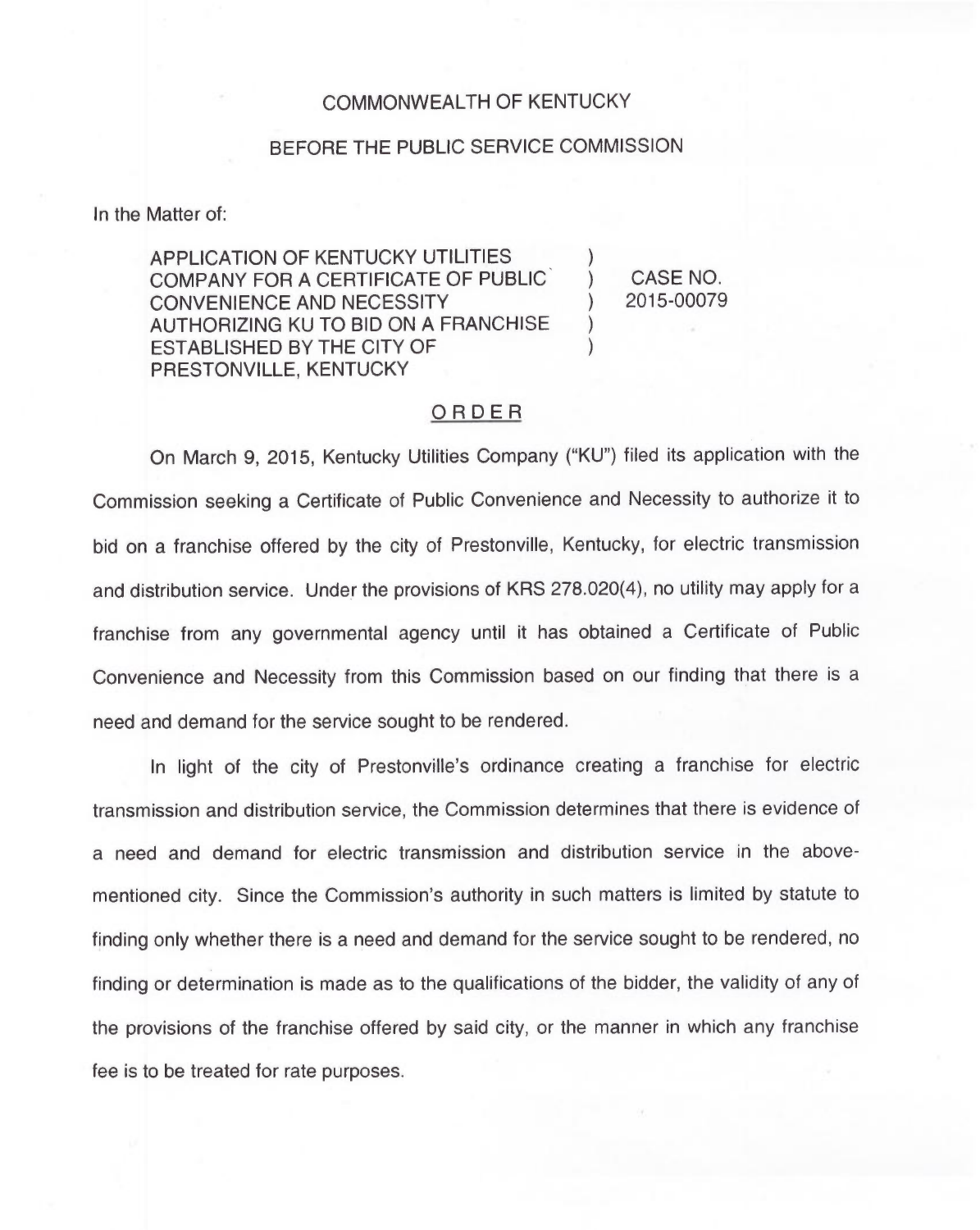## IT IS THEREFORE ORDERED that:

1. KU is granted a Certificate of Public Convenience and Necessity that authorizes it to bid on a franchise offered by the city of Prestonville, Kentucky, for electric transmission and distribution service.

2. If KU is not the successful bidder, KU shall, within ten days of the award of the franchise at issue, file with the Commission a written notice stating that KU was not the successful bidder.

3. If KU is the successful bidder, KU shall, within ten days of the award of the franchise at issue, file with the Commission a copy of the executed franchise agreement and a statement disclosing the amount of the initial franchise fee.

4. If KU is the successful bidder, KU shall, within ten days of an increase or decrease in the amount of the initial franchise fee set forth in the franchise agreement, file with the Commission documentation setting forth the revised fee.

5. Any documents filed pursuant to ordering paragraphs 2, 3, or 4 of this Order shall reference the number of this case and shall be electronically submitted via the Commission's electronic Tariff Filing System.

6. This Order shall not be construed as granting a Certificate of Public Convenience and Necessity to construct utility facilities in said city.

ATTES<sub>7</sub>

Executive Director

By the Commission

ENTERED MAR 11 2015 KENTUCKY PUBLIC :OMMISSIONI

Case No. 2015-00079